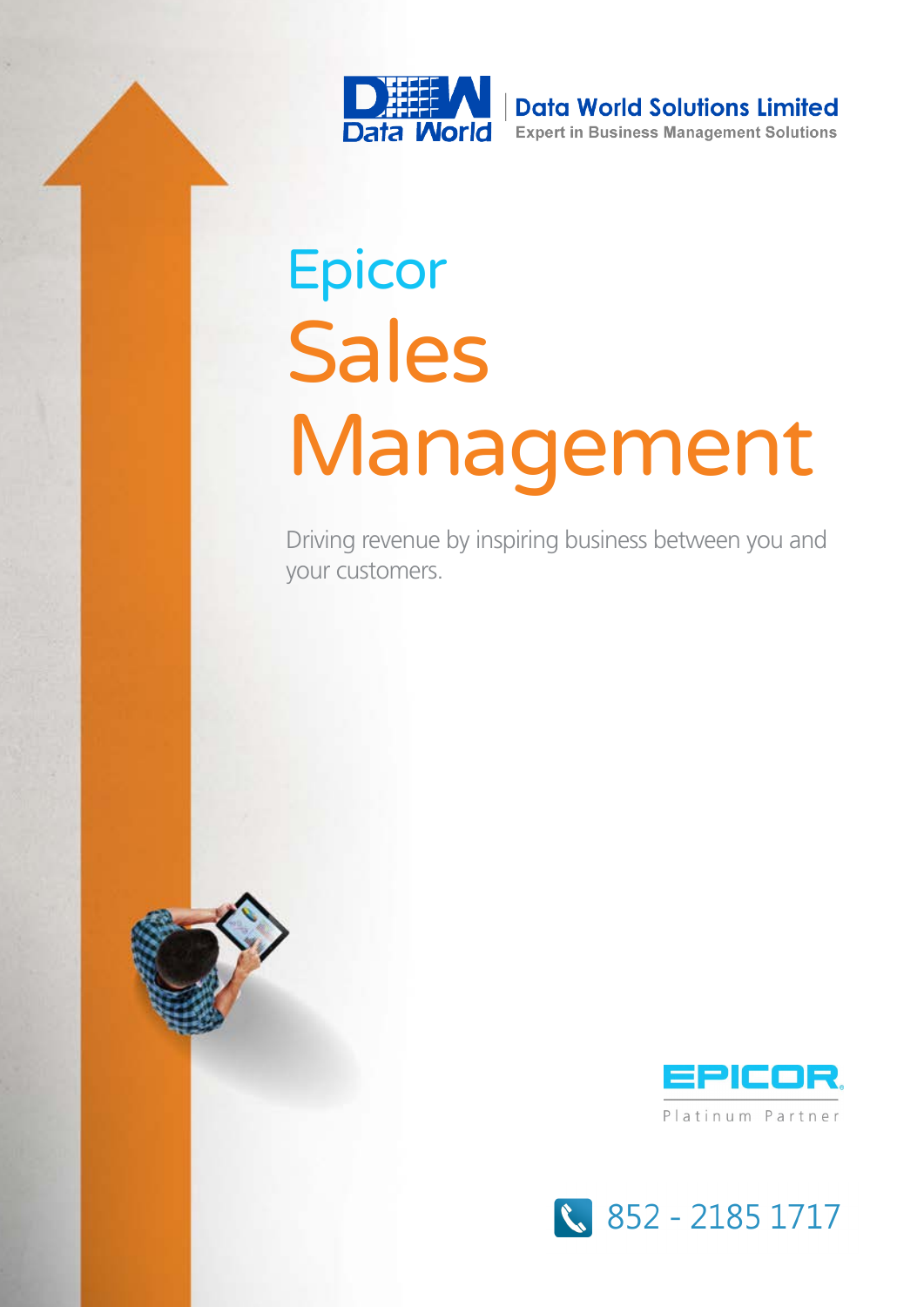## Epicor Sales Management

Epicor Sales Management delivers a comprehensive suite that enables you to produce accurate estimates, streamline your order-tocash cycle, and fulfill perfect orders that ensure world-class customer satisfaction.

By streamlining the sales process with centralized access to product, pricing, and customer information, orders can be generated with a minimal number of steps. Epicor Sales Management automates and improves labor-intensive processes for quoting, proposal generation, configuration and order entry, enabling you to improve sales productivity by increasing accuracy during the quote and order processes, and identifying the right solution to meet customers' needs.



- Estimate and Quote Management
- Order Management
- EDI/Demand Management
- Point of Sale
- Commerce Connect
- Mobile Sales Assist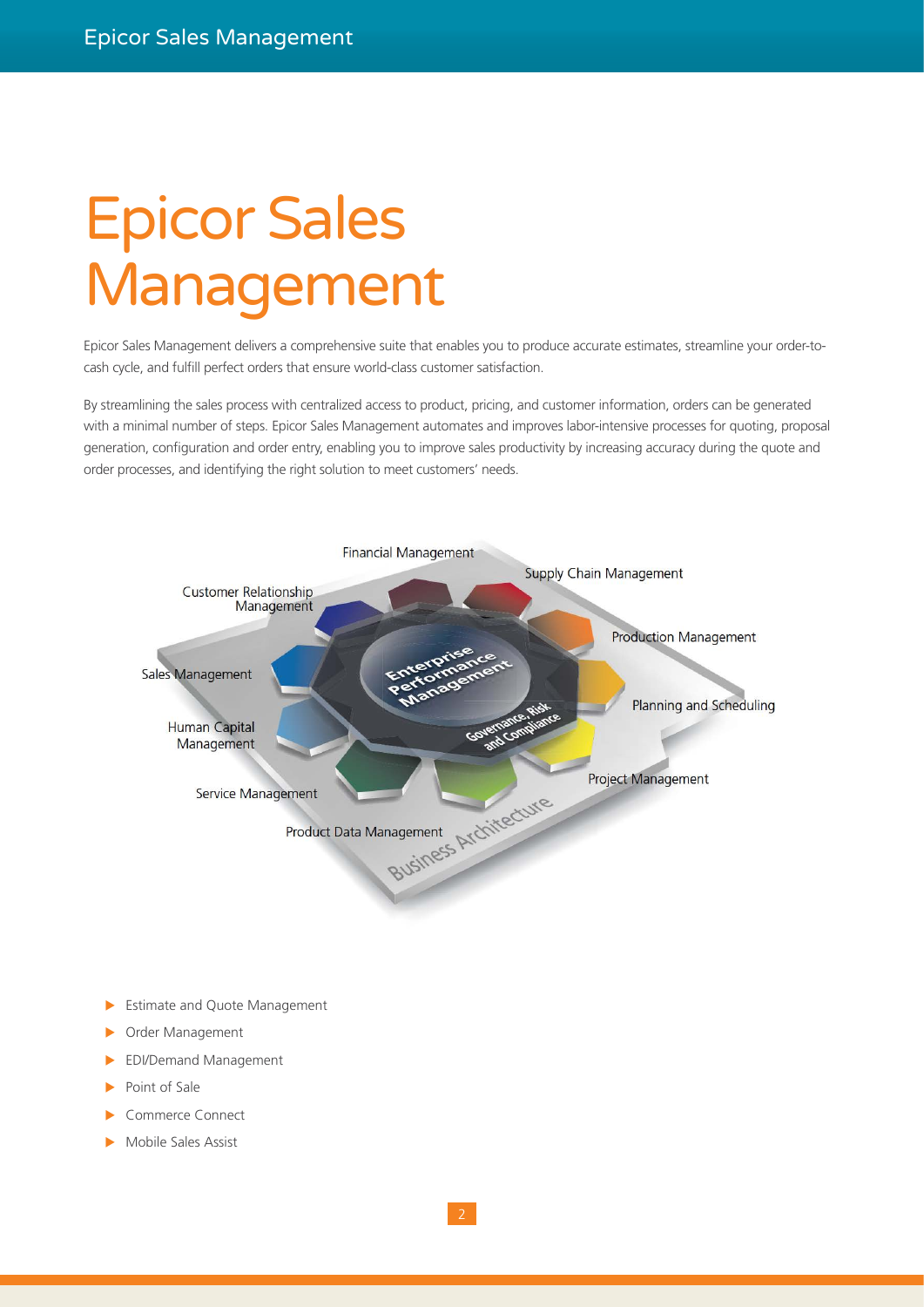### Estimate and Quote Management

Easily generate and track all customer or prospect request for quotations (RFQs), from the time of receipt until an order is placed. You can get quotations out more quickly and be more accurate with pricing and lead times.

### **Estimating**

Calculate material, subcontract, labor, and burden costs for multiple quantities of a part with information from the last time you quoted or ran the part, from a similar part, or from the Bill of Materials (BOM). Add any special charges (e.g., tooling or design). When the order arrives, punch a few keys and the detailed routing will be ready to go to the floor or to make additional changes.



*Generate accurate and timely estimates and quotes, and import data from a variety of customer and system sources.*

### Standard Routings

Pull same-as-except type parts into a quote, then modify them quickly and easily to create a new one.

### Pipeline Management

Track confidence levels (e.g., best, worst, most likely) by quote line to accurately predict pipeline activity. Management override optimizes forecast accuracy.

### Drag-And-Drop Interface

Use a tree interface to drag-and-drop components, operations or materials from another quote, BOM or previous job.

### Realistic Cost Estimates

Perform realistic cost estimating with minimum lot charges, price breaks, and scrap factors on materials and subcontracting.

### Inventory Availability

Check inventory availability during quote entry.

### Request Supplier RFQ

Create RFQ requests to trigger buyers to solicit suppliers for pricing of materials required in the quote process. Review responses once submitted for inclusion in the estimate.

### Markups

Specify and store individual markups for material class, subcontracting, operations, and special costs.

### Order/Job Integration

Transfer quote information to a sales order or job. Built with tremendous flexibility, there are multiple ways to process an order and job from an existing quote such as:

- $\blacktriangleright$  Push to an order by the line item
- Flag as won, automatically generating an order
- $\blacktriangleright$  Pull from Order Management with flexibility to define specific lines and quantities desired

#### Part Advisor

Drill down into the quote/job/part status and history to answer critical questions related to a part:

- $\blacktriangleright$  Have I quoted it before?
- Are there current orders for it?
- Have I run it before?
- $\blacktriangleright$  Am I currently running it?
- Do I have any in inventory?
- $\blacktriangleright$  Is part profitability available?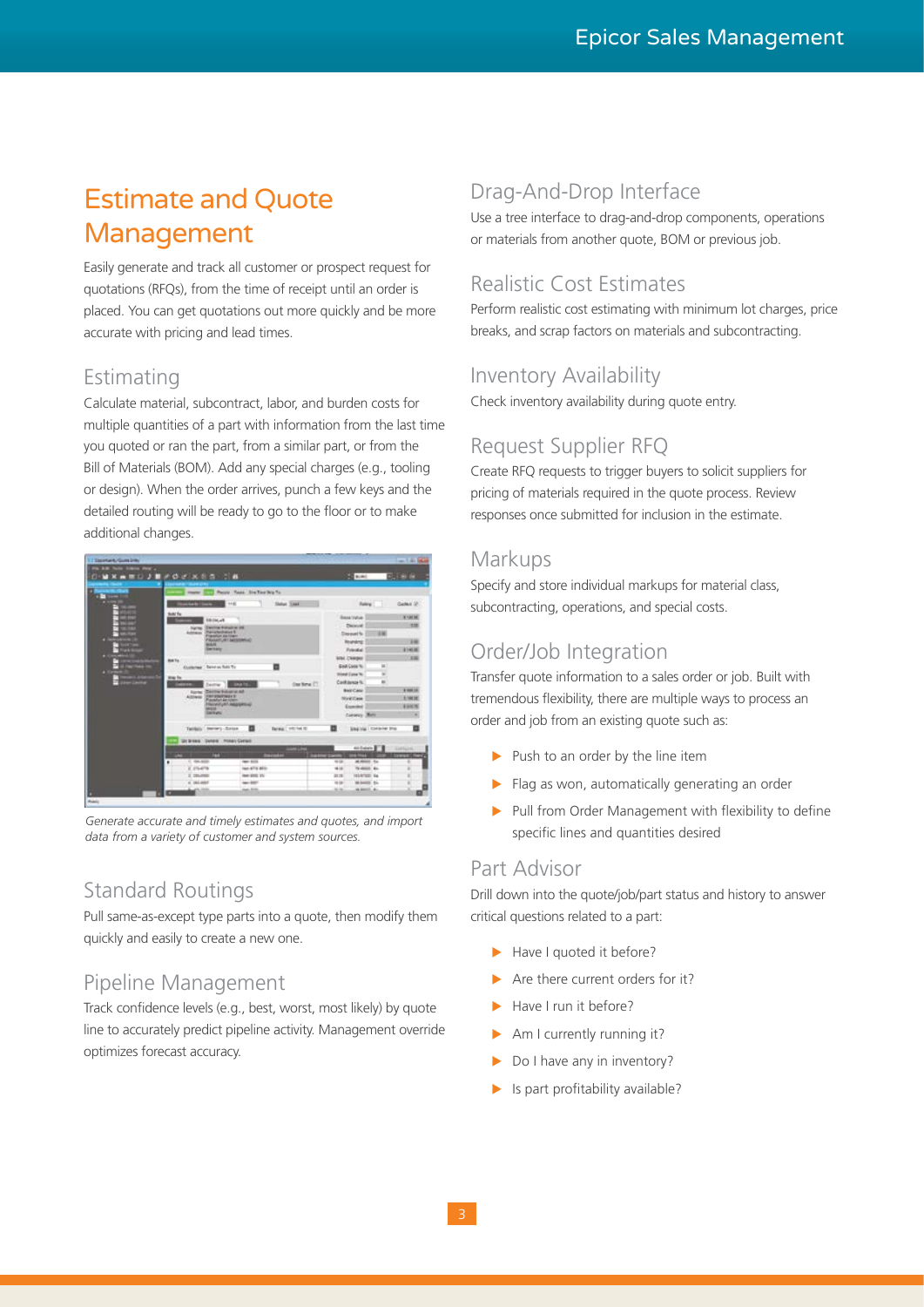#### Prospects

Send quotes to prospects, even if they don't exist in the customer file.

#### Quote Tracker

Instantly query summary and detailed information on an estimate/quote.

### Competitive Analysis

Track all competitors to find out where you are winning and why you may be losing.

#### Workflow

Manage the sales cycle with dynamic task lists that ensure the right people are working on the quote at the right time.

### Part Cross-Reference

Cross-reference customer part numbers to your part numbers automatically during the quoting process.

### Social Estimating

Connect with engineers and other subject matter experts from the field. Epicor Social Enterprise helps to drive more accurate and timely estimates by enabling groups of engineers to be part of a group that sales and estimators can collaborate with electronically. Share knowledge and discuss best options for customers leveraging up-to-date ERP information.

### Order Management

Order Management drives the Epicor system. From the time an order is entered, its progress is tracked through final shipment, producing perfect order fulfillment on demand.

With Order Management, all orders and change orders will be effectively managed online, perfecting the order-to-delivery process for maximum customer satisfaction.

### Blanket Orders

Establish multiple releases (either firm or not firm) for each sales order line and pull parts directly from inventory. Optionally lock the order line quantity allowing new releases to decrement the final delivery quantity on the final delivery date, keeping the total line quantity in balance with the release.

### Credit Checks

Check customer credit status online at quote entry, order entry, and shipment entry.

### Multiple Ship-to Addresses

Track multiple ship-to addresses per order release.

### Alternate Bill-to and Sold-to Customers

Application for payment may be required from a different customer than the customer order/receiving the goods or bill third-parties, such as a customer of your distributor.



*Manage sophisticated sales requirements from the time an order is entered until final shipment.*

### Ship From Multiple Locations

Ship an order from multiple plants and multiple warehouses.

### One-Time Shipments

Do a one-time shipment to an address in Order Entry.

### Fulfillment and Allocation Processing

Access to fulfillment and allocation processing within sales order processing. Use the Fulfillment Workbench for allocation or reservation and distribution processing, and plan for sales, transfers and job order types. Various fulfillment techniques, such as pick and pack, console-driven, and pre-pack processes may be performed through the use of templates to automate the fulfillment process for each. Hard allocation to finite level, versus reservations processing, may be launched directly from the order, line, and release areas as well. This feature also includes cross-docking capability.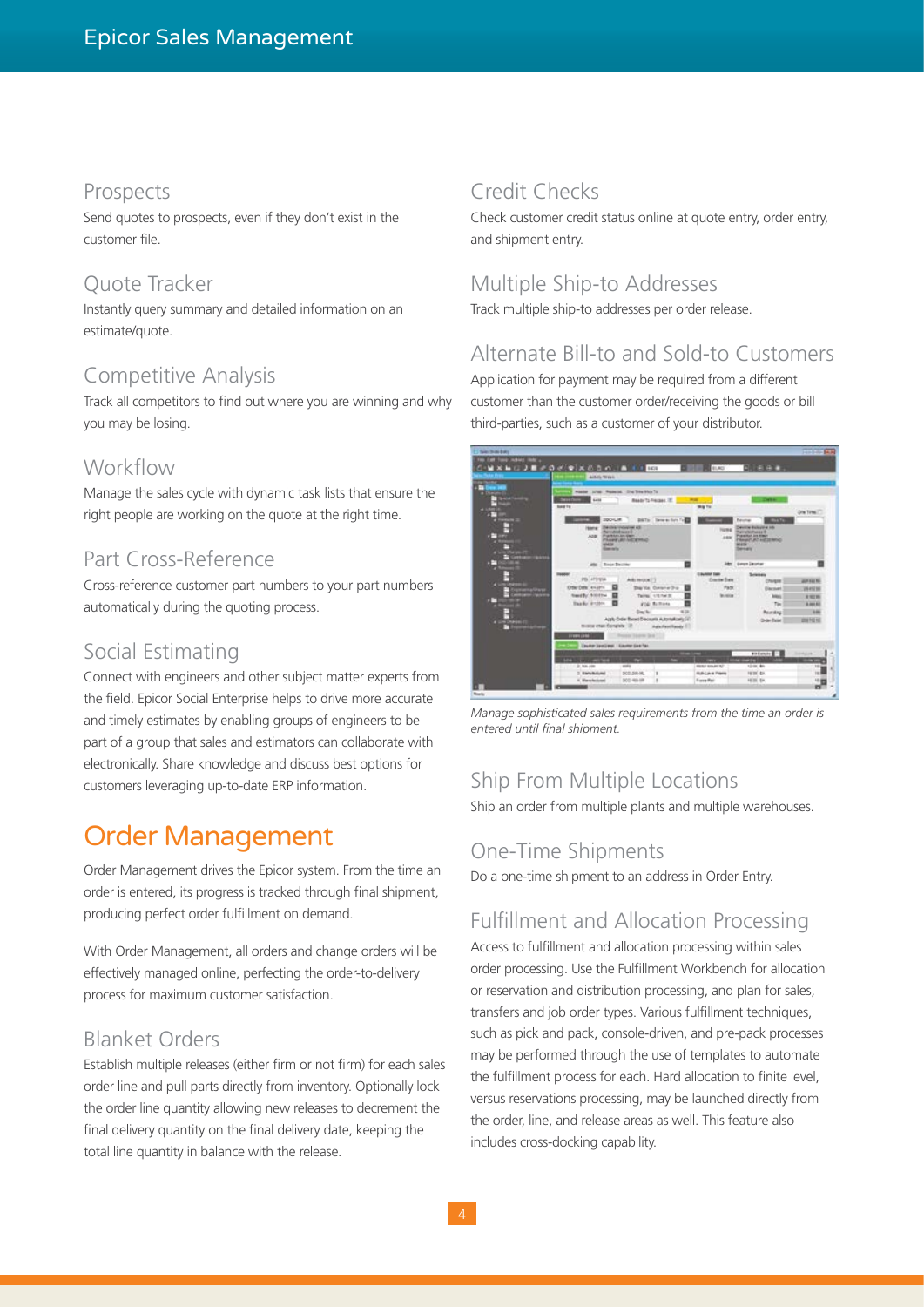### Fulfillment Queue Management

Manage your work queues and assign tasks that are created by, but not limited to, the fulfillment-allocation process.

Choose whether the shop floor operates based on paper, or becomes a paperless operation with automatic user-assignments driven by the Material Queue.

### Put Transaction Type

This transaction type is for all directed put-away transactions, including purchase order receipts, transfer receipts, RMA receipts and job receipts.

### Pick Transaction Type

This transaction type is for all directed pick transactions. This includes sales order picks, issues to jobs, transfer picks, cross docking, and any bin-to-bin movement.

### Pack TranVsaction Type

This transaction type tracks work station loads. During the pick process, the application calculates which suggested work station should pack the order based on load., then modify them quickly and easily to create a new one.

### Fulfillment Queue Tracker

Use the Queue Tracker to view the status of put, pick, and pack transaction types. Managers can view all shop floor activity or filter on the various queue transaction types, each of which have unique identifiers. Warehouses and bins use attributes to identify what specific transactions need special equipment, and the Queue Tracker assigns only those resources or groups with the ability to operate the specialized machinery. Managers also create resources and groups and assign them transaction types and the priorities in which the transactions should be executed.

### Drop Ship and Buy to Order

Provide the ability from within a sales order to define a part as being "Buy-to-Order." This may or may not be defined as a drop ship item. In both cases, the purchase order will be linked to the sales order directly.

### Cross-Docking

In conjunction with the fulfillment process, cross-docking provides the ability to directly link future inbound supply of items from purchase orders or jobs directly to demand from sales orders, transfer orders, or jobs. When the cross-docked items arereceived, they are immediately directed to the demand they are linked to, minimizing the time and task to fulfill the order or job.

### Sales Kits

Flexibility in selling items in kits includes configured item kits, optional price rollup and item substitution, mandatory ship complete, and optional printing of kit components on the packing slip and invoice.

### Configure Sales Kit Components

Use the answers from the kit master to "on the fly" configure individual kit components, automating kit instructions for features like style, color, and size.

### Configure a Kit within a Kit

Create a kit within a kit. Configure multilevel configured sales kits that include non-stock components generated on a job or purchased direct for the kit, alongside stocked components.

### Backorders

Automatically create backorders for lines shipped incomplete. Flexibility enables customer-specific backorder parameters for complete order lines or complete orders to be set.

### Sales Commission

Manage sales commission calculations for direct and indirect sales teams. Allocate commission percentage over multiple sales entities per order line.

### Price Lists

Generate customer, product group, warehouse, and productspecific pricing hierarchies, while matching the end-user currency. For global enterprises, company, plant, and warehouse pricing offers flexibility in pricing products.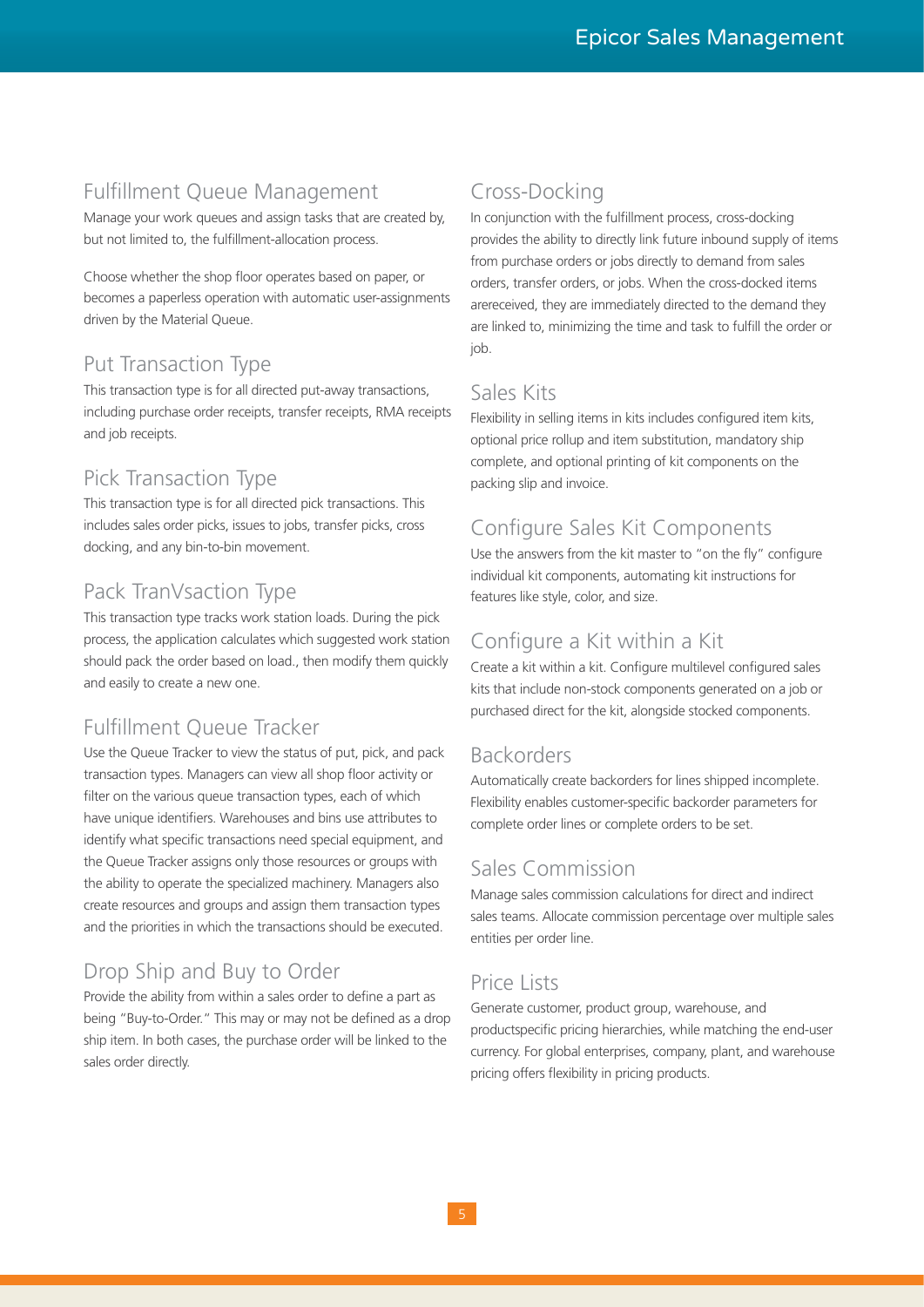### Up-Sell, Cross-Sell, and Down-Sell

Improve order accuracy and ability to enhance sales with Up-sell, Cross-Sell, and Down-sell capabilities. At time of sales order entry, users are prompted with suggestions for "Upgrades," "Downgrades," "Substitutes," and "Complements." Whether substituting the original part with an upgrade or downgrade or adding complementary products; improved customer satisfaction alongside enhanced sales is the return.

### Order-Based Discounts

Apply order-based discounts on an order value or product quantity basis. Optionally override and lock pricing.

### Miscellaneous Charges

Enter unlimited miscellaneous charges or credits on each order header or order line. These charges will then print on the order and carry over to invoicing.

### Order Tracker/Monitoring

Use order tracker to see a summarized view of the order, then drill down on selected items to see greater details (e.g.,lines, releases, shipments, charges, bookings, audit, and payment information). Use real-time data to link to other parts of the system.

### Social Sales

Monitor/track changes to orders using Social Enterprise. Easily subscribe to notifications about changes to orders without building Business Process Management (BPM) controls. View a summary of all the changes to the order in an activity stream inside or outside Epicor ERP or receive social media style updates via Email or directly in your browser.



*Easily monitor sales activity with Epicor Social Enterprise.*

### Copy Order and Build Order

Simplify repeat orders with the Copy Order function. Optionally build a new order from history. See previous orders and enter the quantity on the order form.

### Capable-To-Promise

Provide accurate, real-time delivery dates to customers when using Advanced Planning and Scheduling (APS). Furnish a realistic promise date to your customer by finding out how a quote would fit into your current schedule.

### Multilevel Capable-To-Promise

For multilevel structured products, Capable-To-Promise can be configured to create the sublevel assembly structures in addition to the top level assembly.

### Available-To-Promise

View running balances during order entry. Enter a quantity, and the system will find the earliest date that quantity will be available. Enter a date, and see how many parts are available on that day.

### Order Job Wizard

Generate appropriate jobs for new orders in a single step that enables the user to create, plan, schedule, and release jobs against multiple lines and multiple releases.

### Project Management

Link sales orders, jobs, purchase orders, field service calls, cases, tasks, milestones, ad budget information tomanage projects.

### Counter Sales

Automate the pick-up, shipment, and generation of sales invoices for walk-in customers.

### Tax Calculations

Tax calculations and fields are available at the sales order, line, and release levels.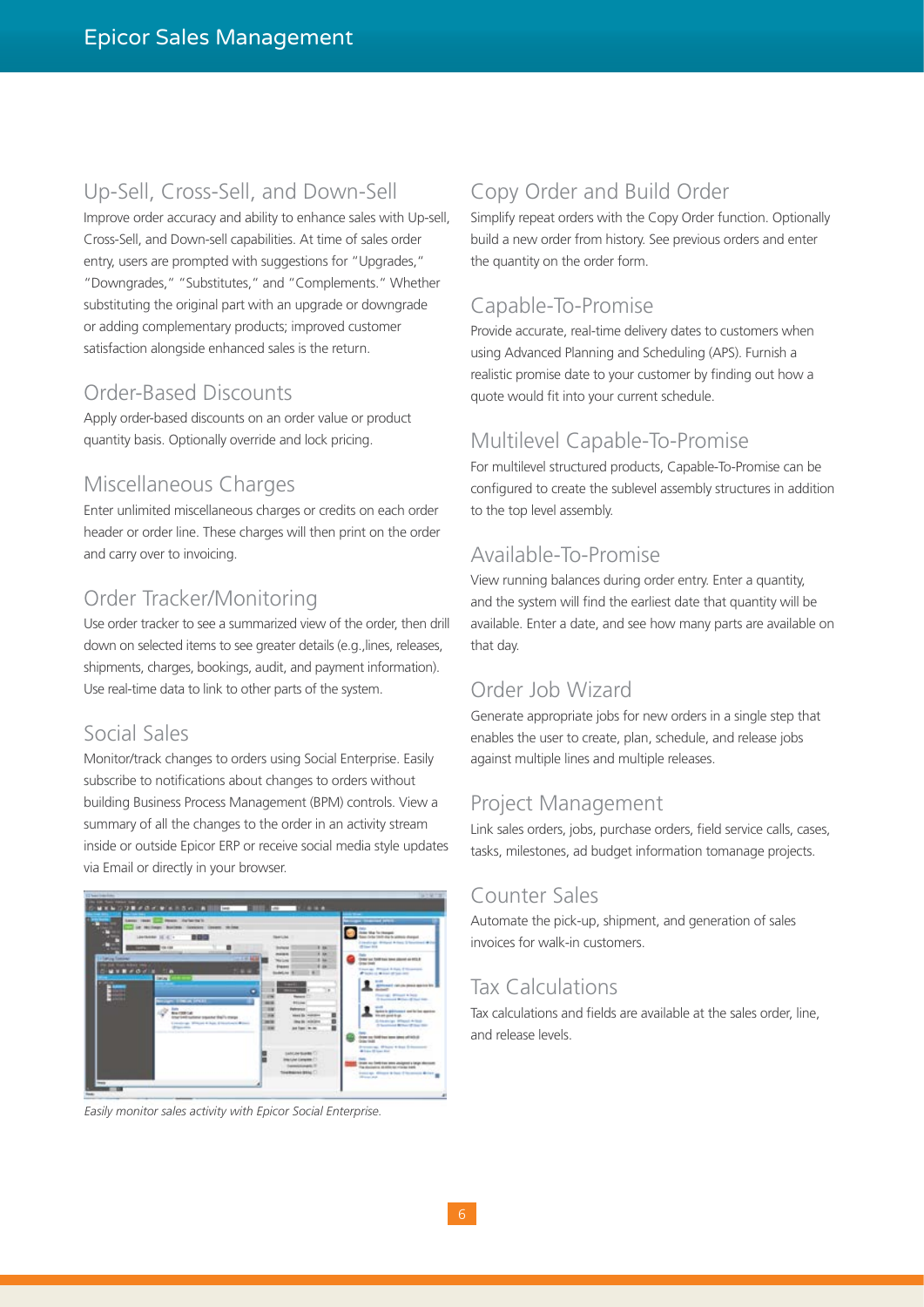### Credit Card Processing

Epicor Credit Card Processing includes easy to use maintenance for initial setup along with a variety of integration points to bring an easily deployable solution to your business that meets the security guidelines as specified in the Payment Card Industry Data Security Standard including securely encrypted account numbers and key management. Epicor Sales Management uses Epicor Credit Card Processing to support authorization with the sales order, reauthorization with the sales order before picking and shipping, and complete or partial funds collected with the sales order.

### EDI/Demand Management

Today, all suppliers large and small are facing increased expectations from their customers to have systems in place for immediate response to changes in their demand such as forecast and shipping schedule changes. Epicor EDI/Demand Management secures your competitive edge by incorporating electronic data interchange (EDI) with demand scheduling. The EDI/Demand Management framework leverages the SOA business architecture of Epicor ERP and deep industry experience in EDI to lower the cost of EDI deployment. The framework provides full flexibility and control for setting up customer contracts and handling their schedules once inside the Epicor ERP system, whether entered manually in Demand Management or contained in EDI messages. This helps your company reduce lead time and effort for planning and procurement, thus enabling you to respond on the production floor faster. A wide range of EDI implementation choices are available to match your company's needs, making it possible to preserve much of your investment in EDI setup and existing staff.

### Demand Management

A component of the embedded EDI/Demand Management module, Demand Management starts with a "contract" set up per customer with such agreed-upon parameters as pricing, initial demand schedule, and contract end date. The contract is then linked to incoming purchase orders, forecasts, and shipping schedules. These contracts can be managed, and schedules produced, automatically with set periodicities or schedule constraints that match each customer's unique shipping needs. Additionally, as changes happen, the schedules can be updated,

and changes matched to existing sales orders, which are then updated accordingly. You can use Demand Management without EDI, and if EDI is deployed, your customers' electronic demand changes are brought in automatically for system review and acceptance into sales orders or forecasts in your Epicor ERP system, according to parameters and tolerances you specify. This is especially important for companies doing business in automotive as well as other industries such as industrial, consumer products, retail, and aerospace and defense.

### Demand Contracts

Contract structure provides the ability to have many sales orders/ lines attached to the contract.



*Manage one inbound purchase order at a time, or options can be turned for more automated entry into the Epicor ERP system.*

### Demand Entry Management Console

Manage one inbound purchase order at a time, or options can be tuned for more automated entry into the Epicor ERP system.

### Demand Tolerances

Enter settings per trading partner to include tolerances, such as for allowable time windows when schedule lines can be added or deleted or changed, tolerances for price variations, parameters for matching changes against existing sales orders, and functions for reconciling shipped quantities between you and your trading partner. Automated Demand Management processing can be set to always process in spite of tolerance errors, process with warnings, or stop when an error is encountered.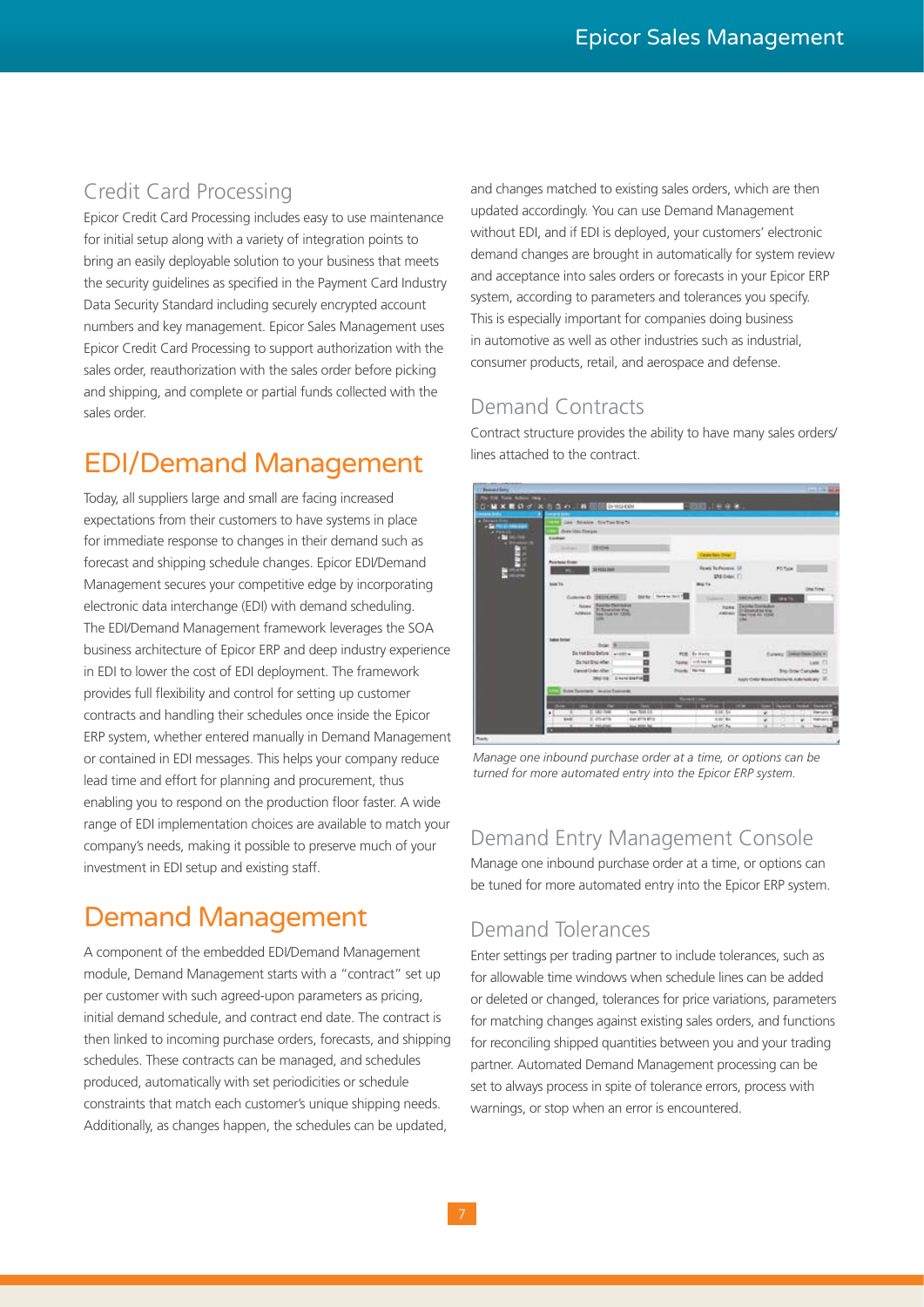### Demand Mass Review

Use Demand Mass Review to manually match incoming forecast and shipping schedule changes to existing forecasts and sales order lines in the Epicor ERP System. Configurable matching algorithms help speed up the matching process. Demand Mass Review also shows all the demand purchase orders from different trading partners competing for the same part and its on-hand quantities.

### Schedules

Manually generate sales order release schedules based on defaulted customer periodicity (interval setup) and release quantity. Automatically close rejected schedules from the customer record.

#### Schedule Review

Review balances as well as proposed quantity of proposed schedule.

### Cumulative Quantities (CUMs)

Manage and reconcile the cumulative shipped quantity. Validate cumulative quantity discrepancies by customer and choose to "Stop" or "Warn" and then allow the received demand to be turned into a valid sales order—this feature includes Cumulative Variances Reporting. The Demand Reconciliation screen helps in the cumulative matching process with the ability to easily make reconciled quantity adjustments. Cumulatives are tracked at the order and shipment levels over the life of the contract.

### Forecast

Schedule forecasted deliveries that can be utilized with MRP to predict demand for resources and provide guidance on pending demand for materials.

### Periodicity (Interval Setup)

Specify rules by plant or plant/supplier for automatic purchase schedule suggestions. Periodicity rules can be specified as Daily, Monthly Forward, Weekly Forward, and Nth Day of Week.

### Capable-to-Promise

Set up the system to review open contracts and capacity requirements for a product and automatically adjust the new demand requirements after reviewing against open contracts as well as available capacity.

### Support for Allowance and Charge Codes

Optionally receive and process allowances and miscellaneous charges within EDI transmissions from trading partners. Both flat amounts and percentage based charges are available.

### Automated Order Match Validation

Automatically cancel demand releases received that are not matched to a specific order release.

### Close and Process Schedules

Use a single step to automatically close and process all schedules within Demand Management.

### Contract Start and End

Manage contracts effectively with contract start and end date.

### Electronic Data Interchange (EDI)

EDI is the traditional form of exchanging information electronically and is utilized by many suppliers to manage their supply chains more efficiently; reducing the turnaround time for such tasks as schedule changes and additions while eliminating potential manual data entry errors. As components of the embedded EDI/Demand Management module, EDI functions are tightly integrated with Demand Management and facilitate electronic communication of purchase order, forecasts, and shipping schedules from your customers into the Epicor ERP system. In addition, there are EDI functions to not only look at the demand side of EDI, but also focus on the fulfillment side with outbound Advanced Ship Notice (ASN) transactions, which can be reconciled in Demand Reconciliation with Cumulative totals (CUMs) reported back from your trading partner in an inbound EDI document. The rapid and accurate flow of information between your Epicor ERP system and your customer's via EDI will greatly elevate your supplier status.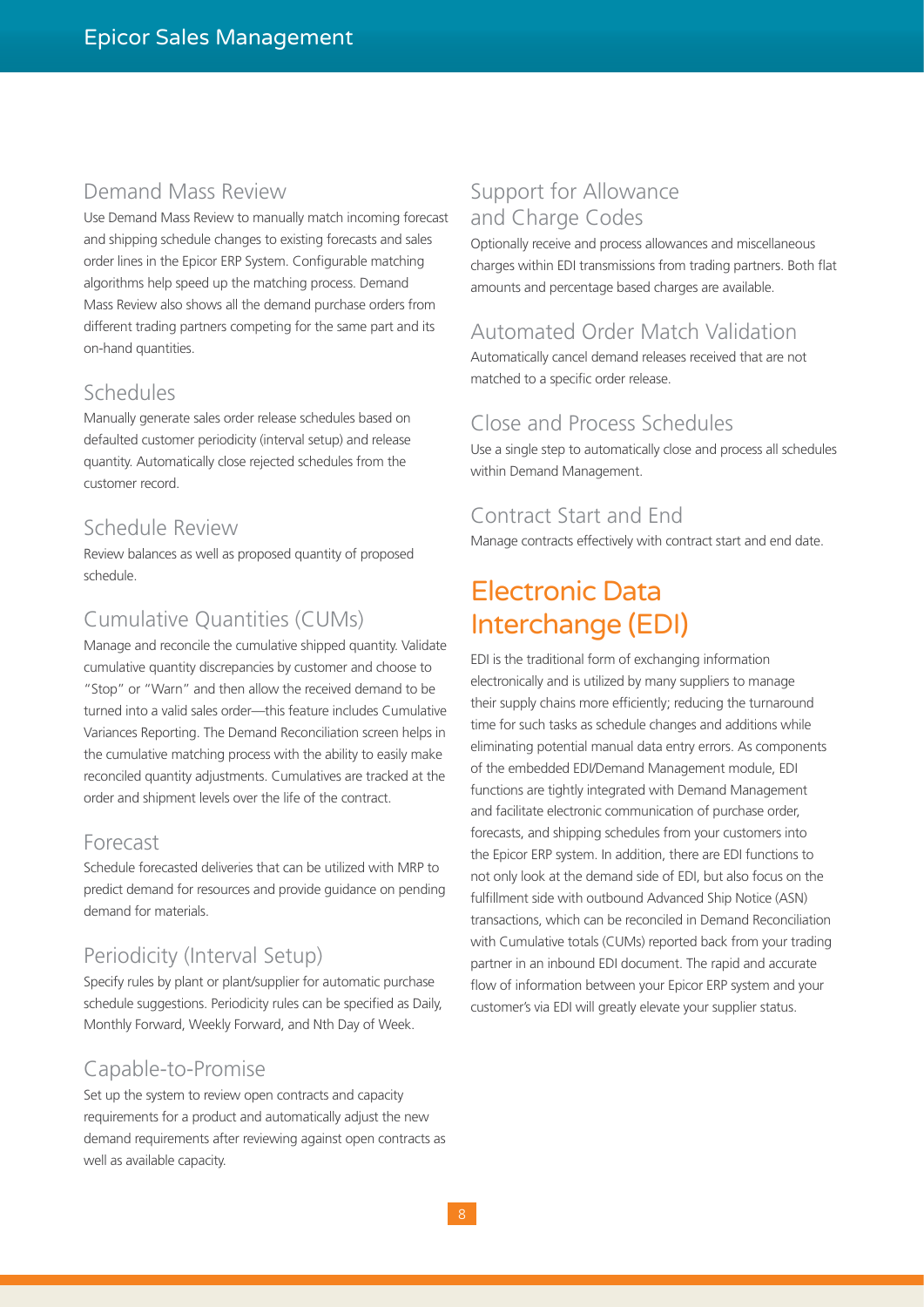### EDI Standard Transactions

The Epicor ERP system framework readily supports the following listed standard ANSI X12 and EDIFACT documents. Many more are available from the Epicor EDI Solutions Team, who are experienced in making EDI work in various environments and can offer enhanced functionality that is tailored to the EDI needs of your business.

- $\blacktriangleright$  Inbound Documents
	- Purchase Order (ORDERS, 850)
	- Planning Schedule (DELFOR, 830)
	- Shipping Schedule (DELJIT, 862)
	- Change Order (ORDCHG, 860)
- **Dutbound Documents** 
	- Purchase Order Acknowledgement (ORDRSP, 855)
	- Advanced Ship Notice (DESADV, 856)
	- Invoice (INVOIC, 810)
	- Purchase Order Change Acknowledgement (865)

### TIE Kinetix® Software

Epicor has partnered with TIE Kinetix for close to 20 years to ensure close collaboration during implementation of EDI solutions. TIE's Business Integration products, including EDI translation software, support all industry B2B eCommerce standards, and communication and security infrastructures.

### EDI Implementation Options

Epicor takes pride in the freedom of choice we offer our customers for their EDI implementations. Choose the level of assistance you need from the Epicor EDI Solutions Team; such as having them train your team in Demand Management setup and operation and then build and customize all your EDI maps for you to simply train your team on the Epicor solution for EDI so they can self-serve your business EDI needs. Also, in addition to the Epicor offered Tie Kinetix translation software, your existing Enterprise-Class EDI translation software can be used.

### EDI Managed Services

Epicor offers its own VAN (value added network) service that supports millions of transactions daily. In addition to this service offering, TIE Hosted Services are available for the EDI message translations. The benefit of combining these solutions includes significant savings in VAN fees and low up-front setup fees for TIE Kinetix translation software. A small Tie Communications package is the only on-premises EDI software needed.

### Direct Import Demand Workbench

Import EDI messages from the VAN and translation software directly into the Epicor ERP system without middleware, and review them for errors in a user-friendly format before committing them to your production environment. In the Demand Workbench, easily correct common errors such as a bad contract ID or trading partner ID before sending on for processing.

### Acceptance Status

Automatically track functional acceptance status of EDI documents, including acceptance, rejection, and partial acceptance of outbound documents through receipt of functional acknowledgements from trading partners.

### Evaluated Receipt Settlement (ERS) or Pay on Receipt (POR)

Improve cash flow by providing ASN data elements required by trading partners for ERS/POR functionality, enabling your trading partner to send back a Cash Application Advice EDI document (REMADV, 820) to process the cash application.

### EDI Capable to Promise

Prevent your ERP system from making promises to your trading partner that you can't keep. A very powerful EDI/Demand Management feature is the Capable to Promise function you can turn on for specific trading partners, to first check your available stock and resources against each EDI message that comes in. If not enough resources are available to make and ship the product by the date requested, then the line is optionally adjusted, preventing an inaccurate purchase order acknowledgement from being sent to the trading partner and the costly fines that go with delayed order fulfillment.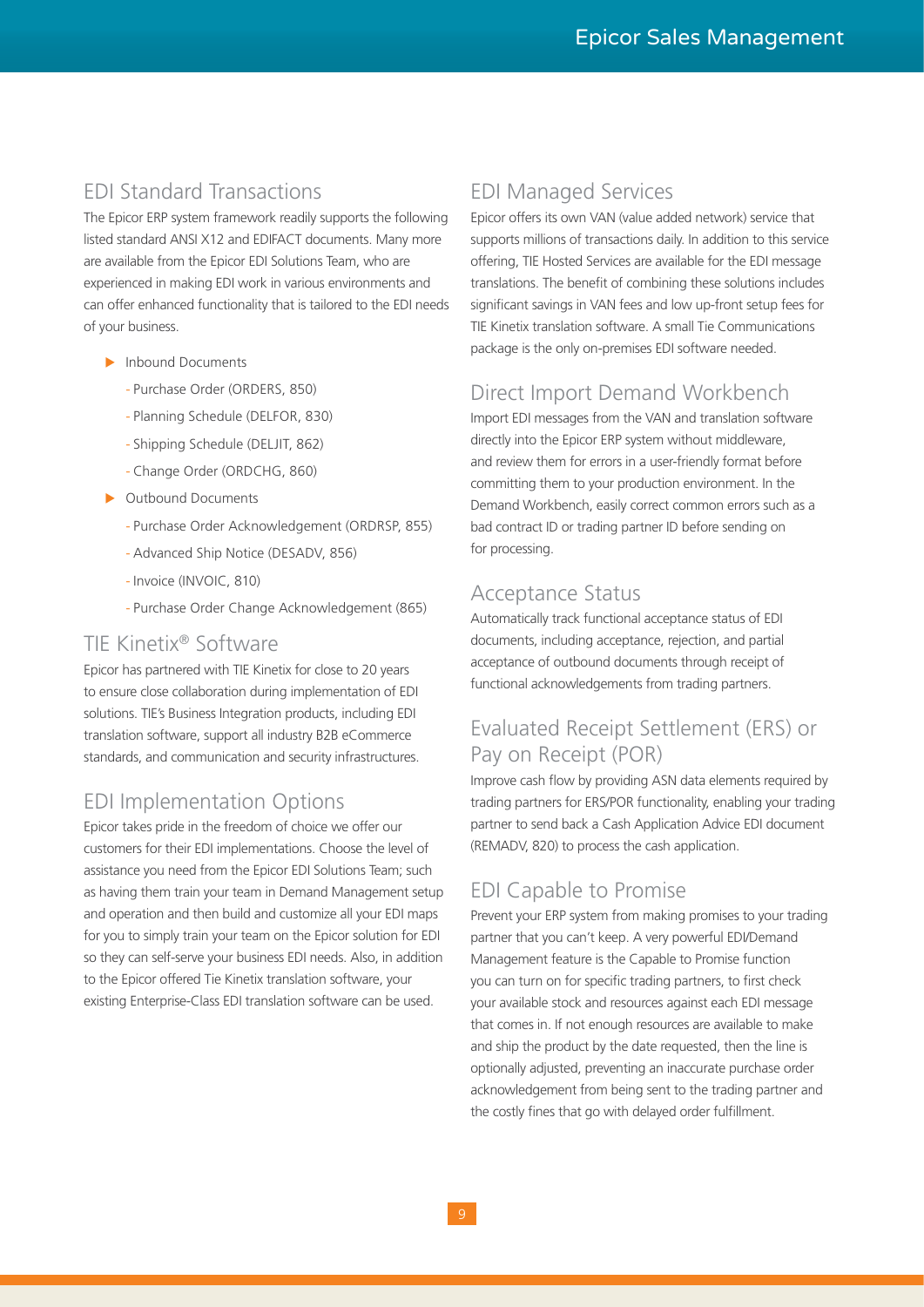### Configuration Details

Automatically receive and pass configuration details for configurable parts from automated EDI transactions through Demand Management to order processing.

### Automated Order and Forecast Acceptance

Specify customers who can bypass manual review of incoming EDI documents in favor of automated receipt of un-firm or firm orders and changes based on predefined customer attributes.

### Service Connect With .NET References for Custom EDI Processing

Epicor Service Connect consists of security, messaging, workflow orchestration, transformation, scheduling, notification, and exception handling, with .NET references and/or web service components. While the Direct Import functionality included with EDI/Demand Management is used to accept EDI standard transactions, Service Connect can be used to set up automated EDI processing for other non-standard EDI transactions. A runtime version of Service Connect is included with Epicor, or you can purchase a full-developer Service Connect license if you wish to develop your own workflows in-house.

### Point of Sale

Staying ahead of the ever increasing expectations of customers and employees in today's fast-paced retail environment can be your most effective competitive advantage. Epicor Point of Sale (POS) is designed to empower your organization with the ability to exceed these expectations, extending the power of your Epicor ERP solution to a customer-facing sales environment. Epicor provides POS solutions to organizations with a single POS station to large, multinational chains with hundreds of stores.

Epicor POS is a feature-rich store system that empowers store personnel to provide enhanced customer experience. Comprehensive functionality include electronic gift cards, gift receipting, customized receipt per transaction type, coupon redemption/issuance, layaways, special orders, suspend and resume, item marking for various functions, additional input fields, multicurrency, start/end of day functions, cash management, and more.

### Commerce Connect

The increasing proliferation of eCommerce likely means that more of your customers are looking online to solve their business problems, which means that providing customers with the ability to buy online from you is just a start. Your Web site must provide an experience that truly does solve problems, or better yet, inspires them in some way to keep coming back. Whether your Web site serves Business-to-Consumer (B2C), Business-to-Business (B2B), or both needs, it requires strong functionality and must use the latest technology to deliver customers the best possible online experience. Epicor Commerce Connect provides everything your Web site needs to deliver a rich customer experience, throughout the customer's entire order life cycle—from quote to fulfilment to service.

The key advantage of Epicor Commerce Connect (ECC) is its deep integration to Epicor ERP. Site management—making sure that every part is displayed, listed, and priced correctly to the right customers—can be a complex task that often requires significant resources to manage, and any small errors that occur can quickly lead to customer dissatisfaction. Epicor Commerce Connect negates much of the risk that goes with using a nonintegrated eCommerce solution by getting all of its information direct from Epicor ERP. All transactional data flows seamlessly between Epicor Commerce Connect and Epicor ERP: product information, customer specific pricing, inventory levels, and more, can be viewed online via Epicor Commerce Connect.

Epicor Commerce Connect extends business boundaries with a proven commerce architecture that connects your business to consumers, customers, and suppliers. Epicor Commerce Connect enables you to utilize your Web site to drive revenue, increase customer satisfaction, and grow your business. Natively integrated with your Epicor ERP solution, Epicor Commerce Connect reduces the time to setup a customized, attractive and simple to use Web site. While many companies can provide eCommerce services, very few are able to deliver the value and rapid results the way that Epicor Commerce Connect can.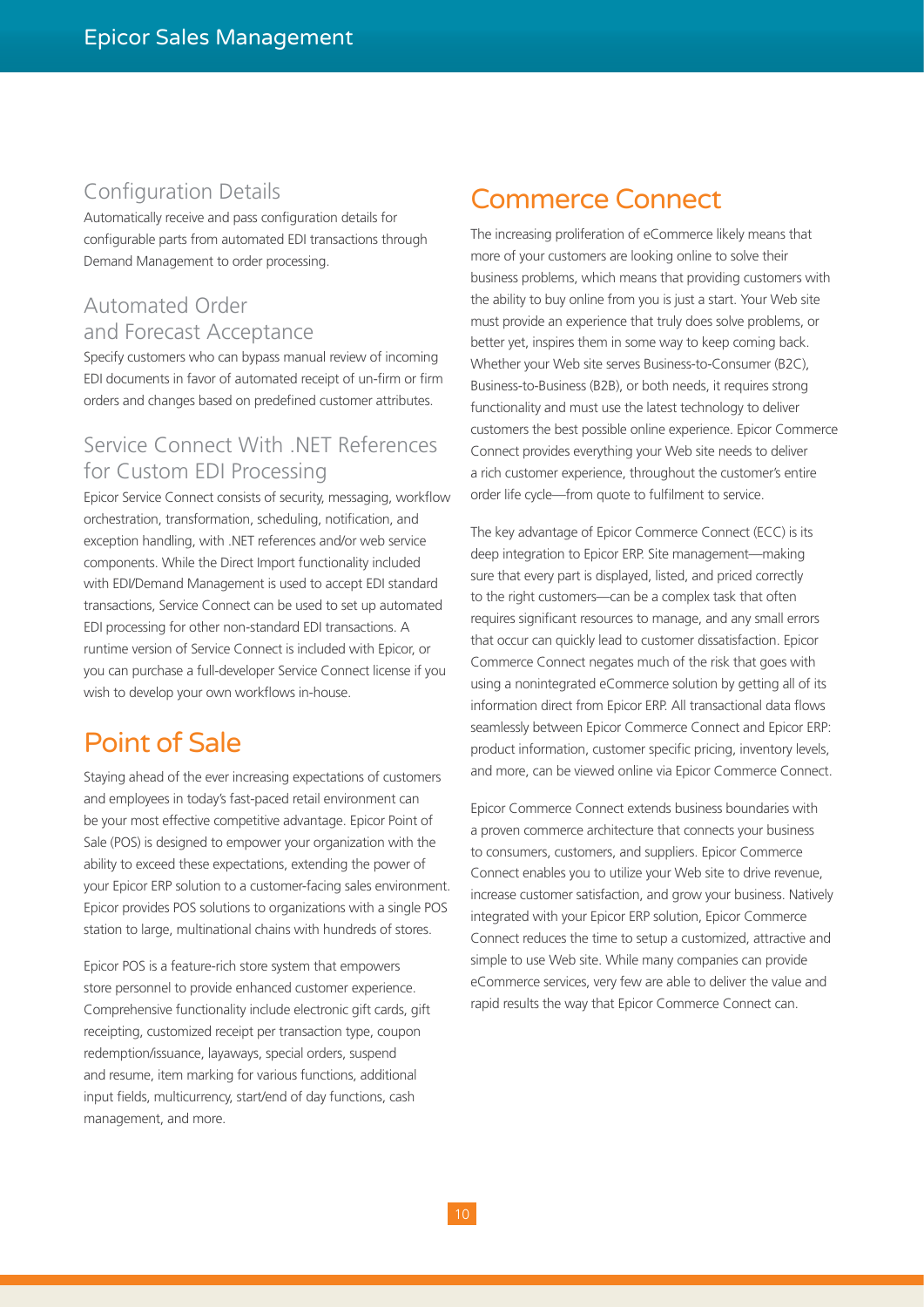| <b>IT derived Prests</b><br><b>Professor Control</b> |                                       |                                                 |                                                                                                                            |          |                              |                                              |                                   | <b>Linksworth</b> |
|------------------------------------------------------|---------------------------------------|-------------------------------------------------|----------------------------------------------------------------------------------------------------------------------------|----------|------------------------------|----------------------------------------------|-----------------------------------|-------------------|
| Fee: 1.0 To                                          | Line: (8) P. Annee Libert belo bed.   |                                                 |                                                                                                                            |          |                              |                                              |                                   |                   |
|                                                      | <b>MAG</b>                            | page 2                                          | <b>BASED</b>                                                                                                               |          | men.                         | <b>The Group</b>                             | <b>LAST BURNIER</b>               |                   |
|                                                      |                                       |                                                 | A LATAS DAL                                                                                                                | <b>W</b> |                              | a marin                                      | <b>Back</b>                       |                   |
|                                                      |                                       |                                                 |                                                                                                                            |          |                              | <b>Section</b>                               | mer in                            |                   |
| dealers in                                           | <b><i>SEARCHER &amp; BASICARD</i></b> | Listati (di spita)                              | <b>SI FARM SALE</b>                                                                                                        |          | <b>STATISTICS</b>            | ART AUGUST STR.                              | And in All Arrest state that      |                   |
| <b><i><u>Listense</u></i></b> Kamar                  | <b><i>SURPRISERS</i></b>              | <b>Entertainment Aprilem</b>                    | <b>William Kings</b>                                                                                                       |          | <b><i><u>STARTER</u></i></b> | An F. Millened an File                       | <b>March, Allen and Automaker</b> |                   |
| <b>Engine Emitted</b>                                | <b><i>BYRINGTON TO</i></b>            | <b>Insurance of Adrian</b>                      | <b>Großen class</b>                                                                                                        |          | <b>Avenue</b>                | A47, S10108 S746                             | Apr 2, \$35 to 711 \$5.100 MW-    |                   |
| <b>CARD &amp; ANNA</b>                               | <b>SALE</b><br>e e                    | Listings                                        | <b>Seni Internati</b><br><b>WAS ARRESTED FOR A</b><br><b><i><u>Instrumental</u></i></b>                                    |          | <b>Alama</b>                 | AAT ASIANAAN                                 | April Ministerior Mc              |                   |
| <b>Indian Page - Acrd</b>                            | <b>Holes</b>                          | 2 country of color                              | <b>Gilber Georgia</b><br><b>Walnut State</b><br>take buying<br><b>Service De</b><br>Detail of the State<br><b>SOUTHERN</b> |          | <b>STARTED</b>               | law 14, joint color at the<br><b>Windows</b> | <b>APILIPATION</b>                |                   |
| <b>Richmond L.</b>                                   | <b>STATISTICS</b>                     | <b><i><u>Scott dente and constitute</u></i></b> | <b>B-R-In Hinda</b>                                                                                                        |          | <b>STATE</b>                 | A 4 P. Ancientile in line                    | Ad is \$500 miles at \$60.        |                   |
|                                                      | STATISTICS AND GROUND AVE             | <b><i><u>Long Art</u></i></b>                   | <b>GRAND FORD</b>                                                                                                          |          | <b>Freeze</b>                | and drivers are                              | are interesting                   |                   |

*Commerce Connect provides a rich framework for building a Web presence and simplifies doing business Online.*

### A Modular Approach to a Better Web site

Whether you are selling to the general public, or to other businesses, Epicor Commerce Connect has been designed to help you provide all visitors to your site(s) with the same high levels of user experience they have come to expect in today's online environment. Browsing tools such as configurable search, suggested items and automatically updated listings of popular products on your site are able to help your customers very quickly get to the items they wish to purchase, while at the same time ensuring that they are exposed to as much of your product range as possible—all in ways that are relevant and tailored to customer interests.

You can also provide tools to help your customers make better purchasing decisions. For example, letting customers see related products, compare different products or simply view the product up close using the product image zoom-in capability. Tools such as these allow the customer to make better purchase decisions, which in turn lead to much higher levels of customer satisfaction and a lower rate of product returns.

### Configurator

Many businesses sell products that can be customized - for example by color, size, material and much more. With products such as these, the number of possible combinations the customer could choose can rapidly rise to the thousands, or more. To help manage this complexity, Epicor Commerce Connect includes a configurator module that provides a fast and efficient mechanism to display all product options on one page—allowing your customers to simply and easily choose their own product specifications without the stress of having

to navigate through multiple different pages to find the combination that best meets their needs.

Fully integrated with Commerce Connect, Epicor Product Configurator enables Web-based configurations that can be used for quoting and pricing within the Epicor Commerce Connect solution. Once configurations are accepted by your customer, the instant flow to Epicor ERP enables not only price, but also product build to be delivered for more rapid response to new orders. Use the robust configuration capabilities and extend them to your customers and channel to ensure that customer requirements are met. Parametric capabilities enable visual confirmation of configuration results.

### Supplier Connect

Epicor Commerce Connect can also provide a Web site for your suppliers, providing online self-service on a whole range of enquiries—such as open orders, part information and access to invoice and payment history. This is one way to reduce or eliminate time spent on enquiries that come in via email, phone, or fax, and can significantly increase the amount of time workers have to spend on other tasks. Supplier Connect creates a more seamless relationship between you and your suppliers, and allows for your business to react much more quickly and accurately to any change of circumstances.



*Reduce lead time on purchases by communicating in real time*  with suppliers on schedule changes, new purchase orders, pricing *requests, shipment performance and more*—*right from your Web site.*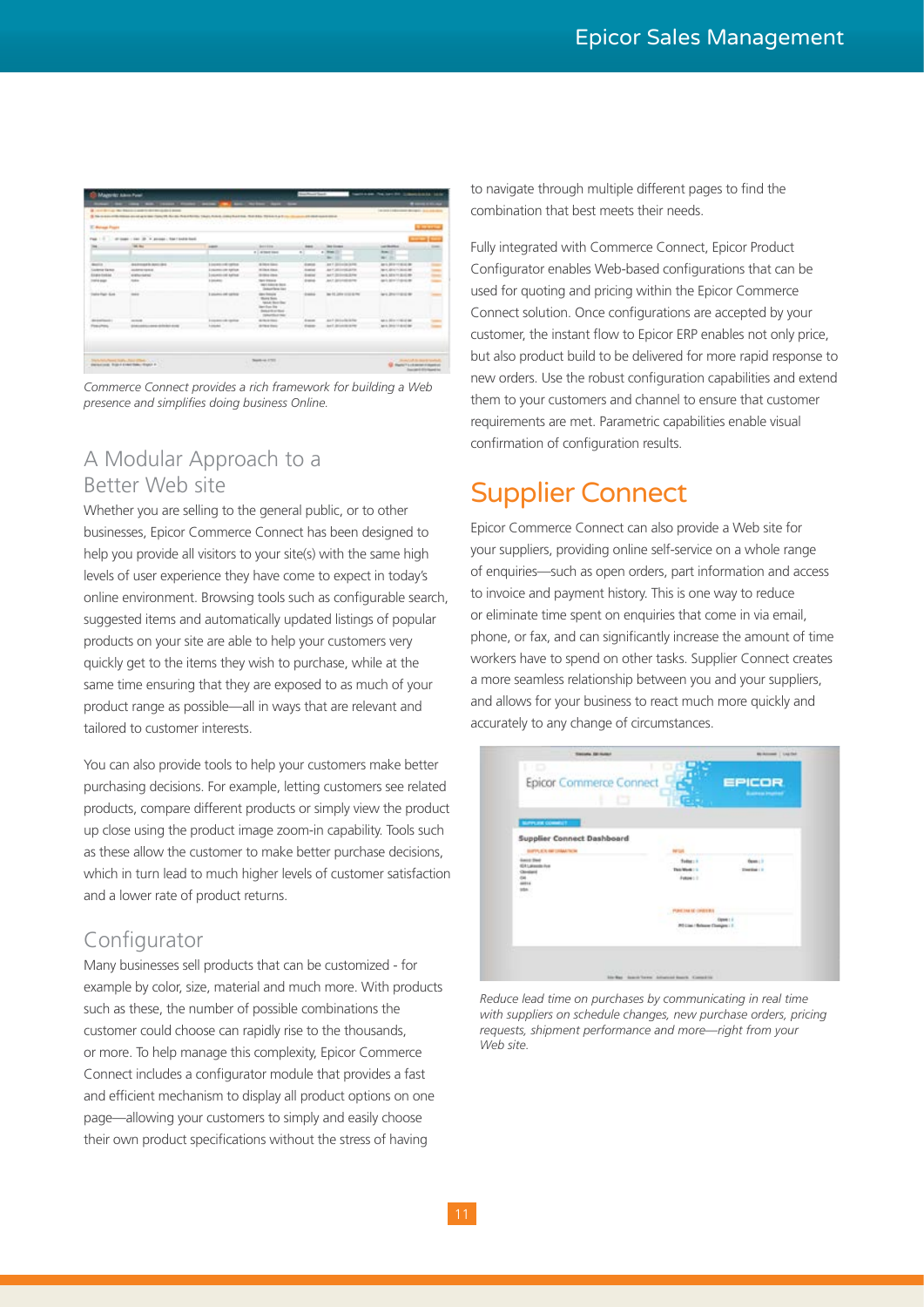#### General Information page

An informational page with supplier information (based on log in information), including open and overdue request for quotes (RFQs), and the number of open purchase orders and PO line/ release changes. Suppliers can manage RFQs and POs from separate pages within the site.

#### Supplier Account Management

Enable suppliers to manage their own passwords, company information and contact information without the need for overthe-phone assistance.

#### Purchase Order Management

Suppliers are able to confirm new purchases orders or confirm changes to existing purchase orders.

### Supplier Request for Quote

Allow suppliers to respond electronically with pricing for RFQs.

#### Supplier Inquiries

Save time answering supplier inquiries by letting them access information on parts, open and historical orders, invoices and payments online.

### Fully integrated with your Epicor ERP

An online storefront cannot offer maximum value to your organization unless it is fully integrated to your ERP, and operating these systems independently should not even be an option in today's fast-paced business climate. Epicor understands this challenge well and believes that there is a very real competitive edge to be gained by having tightly integrated systems. Epicor Commerce Connect is fully integrated to Epicor ERP, ensuring that stock information on your site is always up to date, and that any transaction completed online is immediately recorded throughout the business system. Further value of the integration is the avoidance of redundant data entry, which means fewer errors, better accuracy and lower overall transactional costs.

### Going Mobile

The ubiquity of smartphone and tablet devices means that your Web site must be able to reach people on the go. Epicor Commerce Connect provides gateways to Android and iOS devices with responsive design that automatically formats your site to the size of the screen, thus enabling fast, efficient browsing, and an optimal user experience on today's most popular mobile devices.

### Easy to Extend

Constant innovation, the pace of change and your customer's ever evolving expectations mean that the challenge of providing relevant, fresh online experiences is ongoing. Your Web site is a key part of your brand, is the virtual face of your organization, and is a powerful transaction engine that drives revenue. Epicor has leveraged the power of Magento's world class content management system (CMS) to help you develop unique Web sites quickly and manage them easily. Epicor Commerce Connect allows you to fully exploit the capabilities of Magento's powerful CMS capabilities as well as leverage the full scope of specialized applications available in the Magento App store.

### Customer Connect

Business customers have expectations that are influenced by all online experiences, so they require the same ease of use provided by top consumer Web sites. Additionally, they will have other requirements such as being able to view special promotions and pricelists, make repeat purchases and pay on account. Epicor Commerce Connect has been built especially with these requirements in mind and provides frictionless purchasing from your B2B customer Web site.